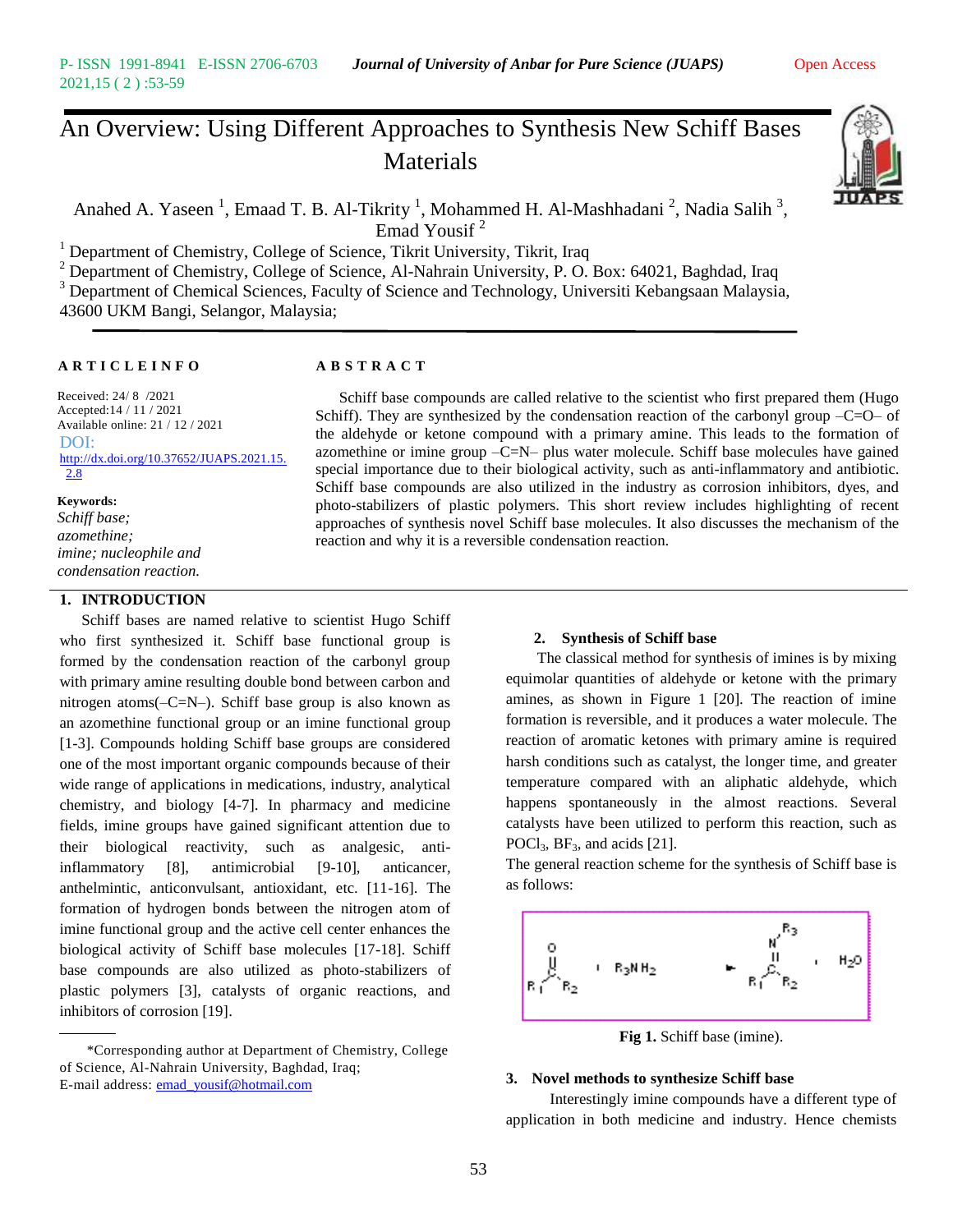have spent a lot of time exhibiting excellent methods of synthesizing novel materials containing imine group.

## **4. Utilizing glacial acetic acid and ethanol as a catalyst**

In one research, some novel sulfonamides were used to synthesize Schiff bases and demonstrated several biological activities. Many Schiff bases of sulphonamides were synthesized *via* reacting an aromatic aldehyde with 4-amino benzene sulfonamides at  $60^{\circ}$ C in the existence of glacial acetic acid as a catalyst, as shown in Figure 2. The majority of compounds synthesized showed good antimicrobial and antifungal activity against selected strains of bacteria and fungi, namely *B. subtilis, S. aureus, E. coli*, *S. typhi, C. albicans, and A. niger* at higher concentration (200μg/ml)[22].



**Fig2.** Synthesis of Schiff base using glacial acetic acid as a catalyst.

### **5. Microwave-assisted synthesis of Schiff base**

In recent times, the microwave heating technique has developed as an effective technique to stimulate a wide range of chemical reactions. It was demonstrated that the reaction of aniline derivative with various aromatic aldehydes can be performed quickly, with good purity, and without using solvent, by utilizing microwave irradiation aid. The recrystallization method was used to purify the products in several suitable solvents, and showed an excellent yield with high purity [23-27]. Different types of Schiff base compounds were synthesized using microwave technique very quickly; only one or two minutes for a reaction that requires two hours without a microwave, and at room temperature, Figure 3 [28].



**Fig 3.** Some chemical structures of Schiff base compounds.

**6. Schiff base synthesis using natural catalysts.** 

Utilizing lemon juice as an acid catalyst to prepare Schiff base by the reacting of an aromatic amine with aromatic aldehyde under free solvent conditions demonstrated a very good yield, as shown in Figure 4. Using this type of catalysts shows quite essential advantages for the environment, especially when the reaction is solvent-free conditions because almost all of organic solvent is flammable and toxic. It has also exhibited economic reaction, simple workup, and high percentage yield. These solvent-free reactions typically require shorter reaction times as the reaction happens only by mixing the primary amine with aldehyde or ketone at ambient temperature in the presence of lemon as a catalyst. Then the mixture was purified to obtain a yellow crystalline target product with an excellent percentage yield of 94% [29-31].



**Fig 4.** Synthesis of Schiff base using natural acid (lemon juice) catalyst.

#### **7. Synthesis in the presence of UV Rays.**

An equimolar amount of p-toluidine and vanillin were mixed and placed in UV Chamber for 15 min, as shown in Figure 5. , The formation of a pale yellow colored product indicates completion of the reaction. The shock cooling recrystallization approach was used to purify the crude product, and it was obtained an excellent yield of about 97% as a nice crystal. Hence in the classical procedure, it gives only 78%. Also, the time required in the traditional method is more, i.e., 1-1.5 hours, whereas using UV light, the reaction time decreased to about 15 minutes [32-35].



**Fig 5.** Synthesis of Schiff base compound using UV light.

## **8. Synthesis by using a sonicator 8.1. Without catalyst.**

It was dissolved vanillin (0.05 mole) in methanol (5 mL), and in another container, it was dissolved 0.05 mole of ptoluidine in the same amount of solvent. After that, the two contents were mixed in a beaker, which was placed in a sonicator for about 15 minutes at 44  $^{\circ}$ C. A yellow color was observed, which shows the creation of the target compound. The shock cooling recrystallization approach was used to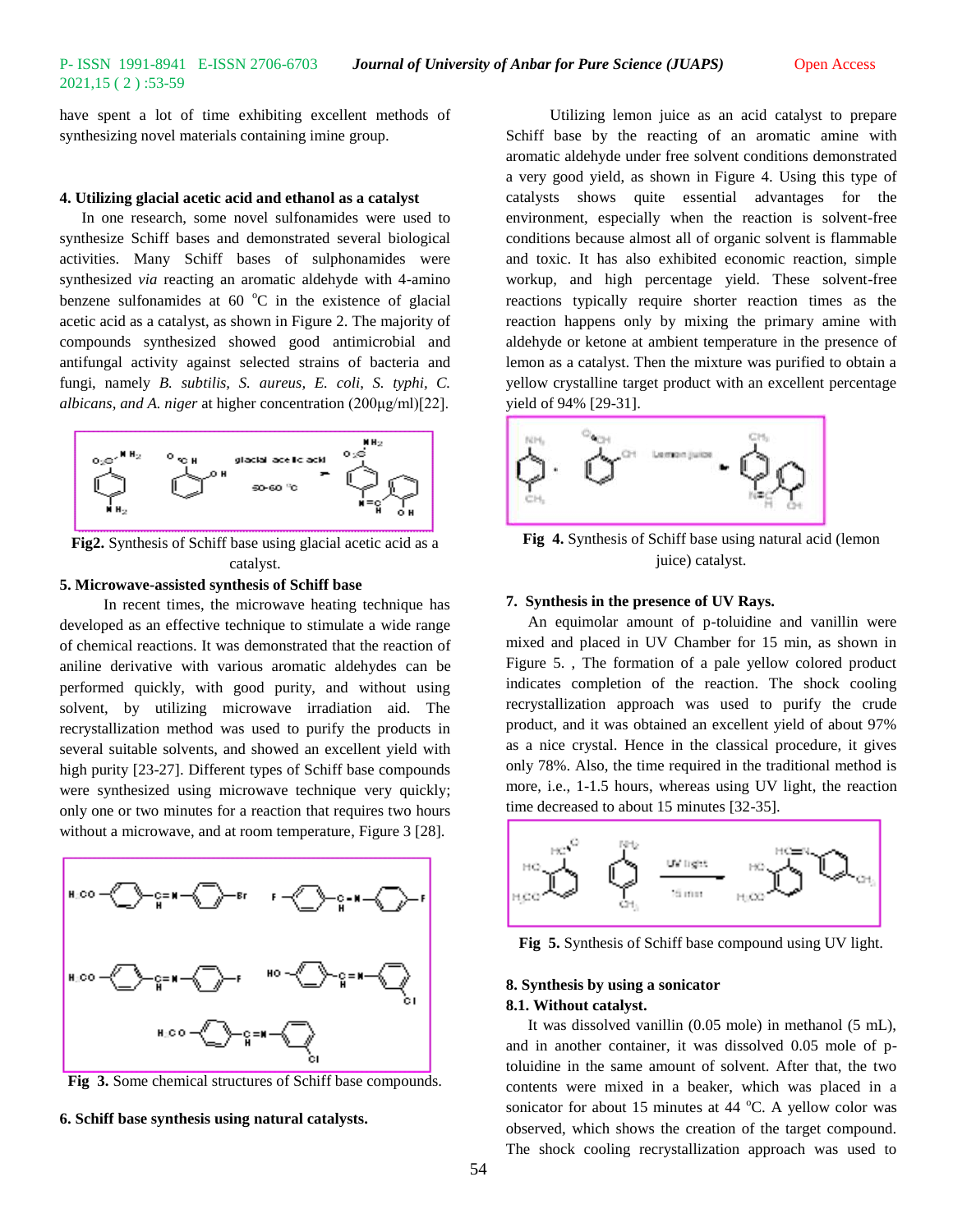purify the crude product, and it was obtained an excellent yield of about 97% as a nice crystal. Hence the classical procedure gives only 78%, as shown in Figure 6 [36-39].



**Fig 6.** Synthesis of Schiff base molecule without catalyst.

#### **8.2. With catalyst.**

0.1 Mole of p-toluidine was added to methanol (5 mL) and stirred until fully dissolved, and 0.1 moles of vanillin was added to methanol (5 mL) in another beaker and stirred until fully dissolved. After that, the contents in both beakers were mixed and a few drops of acetic acid was added as a catalyst, and the beaker was placed in a sonicator at 45  $^{\circ}$ C for 9-10 min. A pale-yellow colored product was formed, which indicated the formation of the product. The synthesized product was recrystallized *via* a shock cooling process, utilizing ethanol as a solvent to give fine crystals of the target compound. Compared to the previous method of synthesis by the use of a sonicator without a catalyst, this method has more yield with the use of catalysts. The yield of the Schiff base produced was found to be 98.30%, as shown in Figure 7 [40- 42].



**Fig 7.** Synthesis of Schiff base molecule with catalyst.

#### **9. By using mortar and pastel**

An equimolar amount of p-toluidine and vanillin were put in mortar for about 11 minutes, an alternation in the color of the reaction mixture was noticed. After that, it was kept in a dark place for 24 hours, resulting in a yellow compound, which indicated the formation of the product. The reaction progress was followed by TLC and infrared spectroscopy. The shock cooling recrystallization approach was used to purify the crude product and it was obtained a pure target compound with an excellent yield of about 96% as nice crystals. Linked to the traditional methods, these approaches are more suitable with a higher yield, shorter reaction time, and milder conditions, without making too much of a by-product [43].

# **10. Reaction mechanism of Schiff base formation**

The electron-rich nitrogen atom in the amine group is a nucleophile that attacks the carbon atom, as an electrophile, aldehyde, or ketone group. The outcome of this reaction is the formation of imine or Schiff base functional group C=N instead of carbonyl group C=O of aldehyde or ketone group. Mechanistically, the formation of a Schiff base or imine functional group includes two stages. The first step is the nitrogen atom of the amino group acts as a nucleophile, then attacking the carbon atom of the carbonyl group. This is closely analogous to hemiacetal and hemiketal formation, as shown in Figure 8.



**Fig 8.** First step of Schiff base mechanism reaction.

In this step, the nitrogen atom of amine was deprotonated using a base, and the nitrogen–hydrogen electrons have pushed the oxygen atom off of the carbon, forming a C=N (Schiff base functional group) and releasing water molecule as shown in Figure 9 [44].



**Fig 9.** Second step of Schiff base mechanism reaction.

The reversibility of the Schiff base reaction is quite possible by getting back the reactants, which are the primary amine and aldehyde or ketones, as shown in Figure 10 [45- 46].

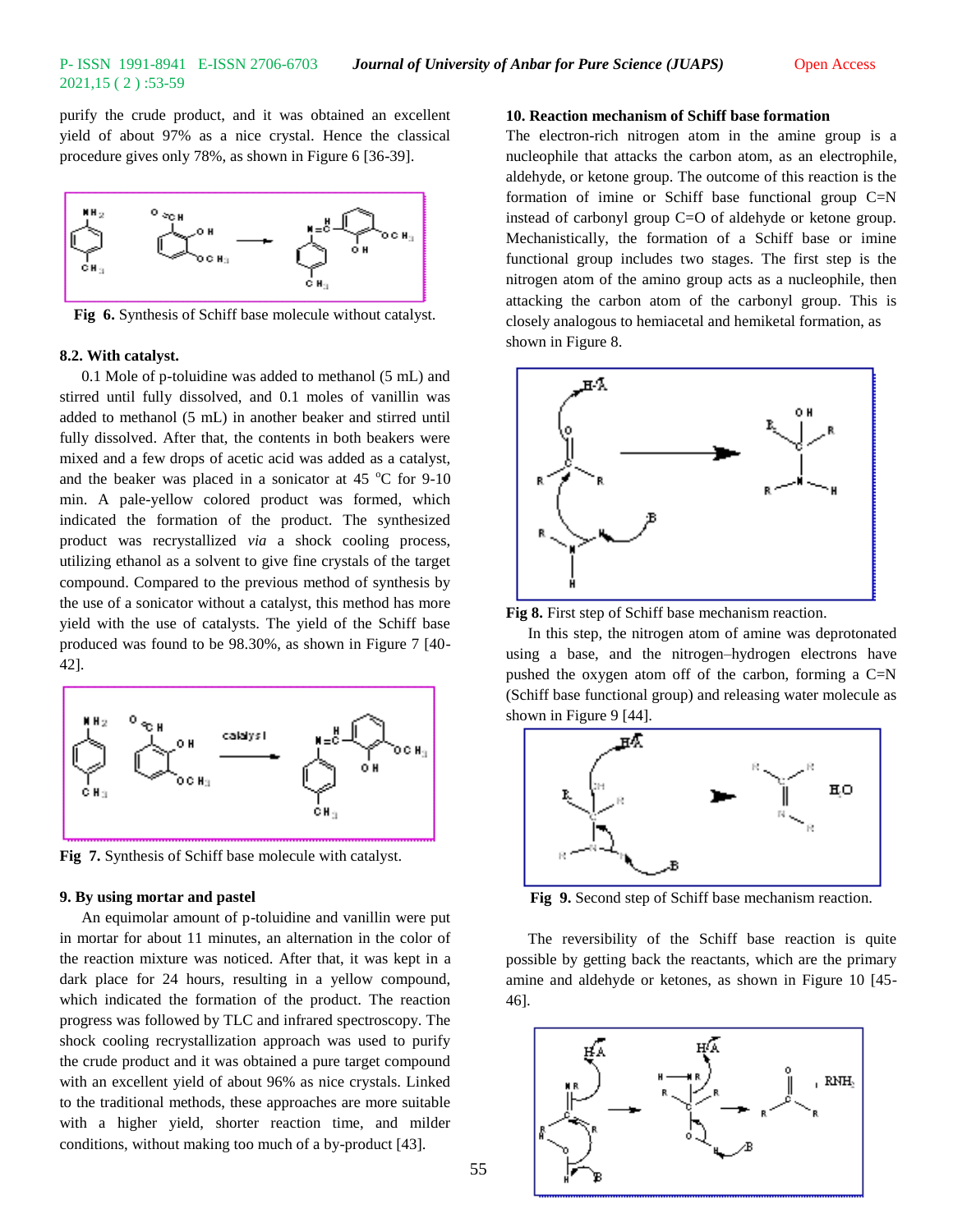2021,15 ( 2 ) :53-59

**Fig 10.** The reversibility of Schiff base reaction.

# **11. CONCLUSION**

In summary, Schiff's base molecules can be prepared by reaction of primary amines with aldehyde or ketone with realizing  $H_2O$  molecule and forming imine functional group – C=N–. The scientist Hugo Schiff who first synthesized imine functional group, and it is named according to his name. Because of their interesting biological activity, the Schiff's base compounds have gained special attention. Chemists have synthesized thousands of compounds as antibiotics and antiinflammatory, which contains imine groups. In addition, Schiff's base molecules have also been used in industries such as plastic stabilizers, inhibitors of metallic corrosion, and dyes. In this work, it is an attempt to focus on the recent methods of imine group preparation and their applications. The mechanism of the reaction was also highlighted and also explained why the reaction is reversible.

#### **12. Funding**

This research received no external funding.

#### **13. Acknowledgments**

This project is supported by Tikrit University and by Al-Nahrain University.

# **13. Conflicts of Interest**

The authors declare no conflict of interest.

#### **14. REFERENCES**

- [1] Cimerman, Z.; Miljanić, S.; Galić, N.J.C.C.A. Schiff bases derived from aminopyridines as spectrofluorimetric analytical reagents. *[Journal of](http://www.oalib.com/journal/322)  [Catalysts](http://www.oalib.com/journal/322)* **2000**, *73*, 81-95, DOI: [10.1155/2013/893512.](http://dx.doi.org/10.1155/2013/893512)
- [2] Ashraf, M.A.; Mahmood, K.; Wajid, A. Synthesis, Characterization and Biological Activity of Schiff Bases. *IPCBEE* **2011**, *10*, 1–7, [https://www.researchgate.net/publication/265026472.](https://www.researchgate.net/publication/265026472)
- [3] Ahmed, A.A.; Al-mashhadani, M.H.; Hashim, H.; Ahmed, D.S.; Yousif, E. Morphological, Color Impact and Spectroscopic Studies of New Schiff Based Derived From 1,2,4-Triazole Ring. *Progresss in Color, Colorants and Coatings* **2021** *14,* 27-34.
- [4] Sathe, B.S.; Jaychandran, E.V.; Jagtap, A.; Sreenivasa, G.M. Synthesis characterization and anti-inflammatory evaluation of new fluorobenzothiazole schiff's bases. *International Journal of Pharmaceutical Research and Development* **2011**, *3*, 164–169.
- [5] Sondhi, S.M.; Singh, N.; Kumar, A.; Lozach, O.; Meijer, L. Synthesis, anti-inflammatory, analgesic and kinase

(CDK-1, CDK-5 and GSK-3) inhibition activity evaluation of benzimidazole/benzoxazole derivatives and some Schiff's bases," *Bioorganic and Medicinal Chemistry* **2006**, *14*, 3758–3765, DOI: [10.1016/j.bmc.2006.01.054](http://doi.org/10.1016/j.bmc.2006.01.054)

- [6] Pandey, A.; Dewangan, D.; Verma, S.; Mishra, A.; Dubey, R. Synthesis of Schiff bases of 2-amino-5-aryl-1, 3,4-thiadiazole And its Analgesic, Anti-Inflammatory,Anti-Bacterial and Anti- Tubercular Activity. *International Journal of ChemTech Research*  **2011**, *3*, 178–184. ISSN : 0974-429
- [7] Chandramouli; Shivanand, M.R.; Nayanbhai, T.B.; Bheemachari; Udupi, R.H. Synthesis and biological screening of certain new triazole schiff bases and their derivatives bearing substituted benzothiazole moiety. *Journal of Chemical and Pharmaceutical Research*  **2012**, *4*, 1151-1159.
- [8] Chinnasamy, R.P.; Sundararajan, R.; Govindaraj, S. Synthesis, characterization, and analgesic activity of novel Schiff base of isatin derivatives. *J Adv Pharm Technol Res* **2010**, *1*, 342-347, [https://doi.org/10.4103/0110-5558.72428.](https://doi.org/10.4103/0110-5558.72428)
- [9] Mounika, K.; Pragathi, A.; Gyanakumari, C. Synthesis¸ Characterization and Biological Activity of a Schiff Base Derived from 3-Ethoxy Salicylaldehyde and 2-Amino Benzoic acid and its Transition Metal Complexes. *Journal of Scientific Research* **2010**, *2*, 513–524, [https://doi.org/10.3329/jsr.v2i3.4899.](https://doi.org/10.3329/jsr.v2i3.4899)
- [10] Venkatesh, P. Synthesis, characterization and antimicrobial activity of various schiff bases complexes of Zn(II) and Cu(II) ions. *Asian J Pharm Hea Sci* **2011**, *1*, 8-11, [https://doi.org/10.1155/2013/47934](https://doi.org/10.1155/2013/479343)
- [11]Kumar, C.; Pandeya, S.N. Synthesis & anticonvulsant activity (Chemo Shock) of Schiff and Mannich bases of Isatin derivatives with 2-Amino pyridine (mechanism of action). *International Journal of PharmTech Research*  **2012**, *4*, 590-598.
- [12]Aboul-Fadl, T.; Mohammed, F.A.-H.; Hassan, E.A.-S. Synthesis, antitubercular activity and pharmacokinetic studies of some schiff bases derived from 1- alkylisatin and isonicotinic acid hydrazide (inh). *Archives of Pharmacal Research* **2003**, *26*, 778-784, [https://doi.org/10.1007/BF02980020.](https://doi.org/10.1007/BF02980020)
- [13]Miri, R.; Razzaghi-asl, N.; Mohammadi, M.K. QM study and conformational analysis of an isatin Schiff base as a potential cytotoxic agent. *Journal of Molecular Modeling* **2013**, *19*, 727-735, [https://doi.org/10.1007/s00894-012-1586-x.](https://doi.org/10.1007/s00894-012-1586-x)
- [14]Ali, S.M.; Azad, M.A.; Jesmin, M.; Ahsan, S.; Rahman, M.M.; Khanam, J.A.; Islam, M.N.; Shahriar, S.M. In vivo anticancer activity of vanillin semicarbazone. *Asian*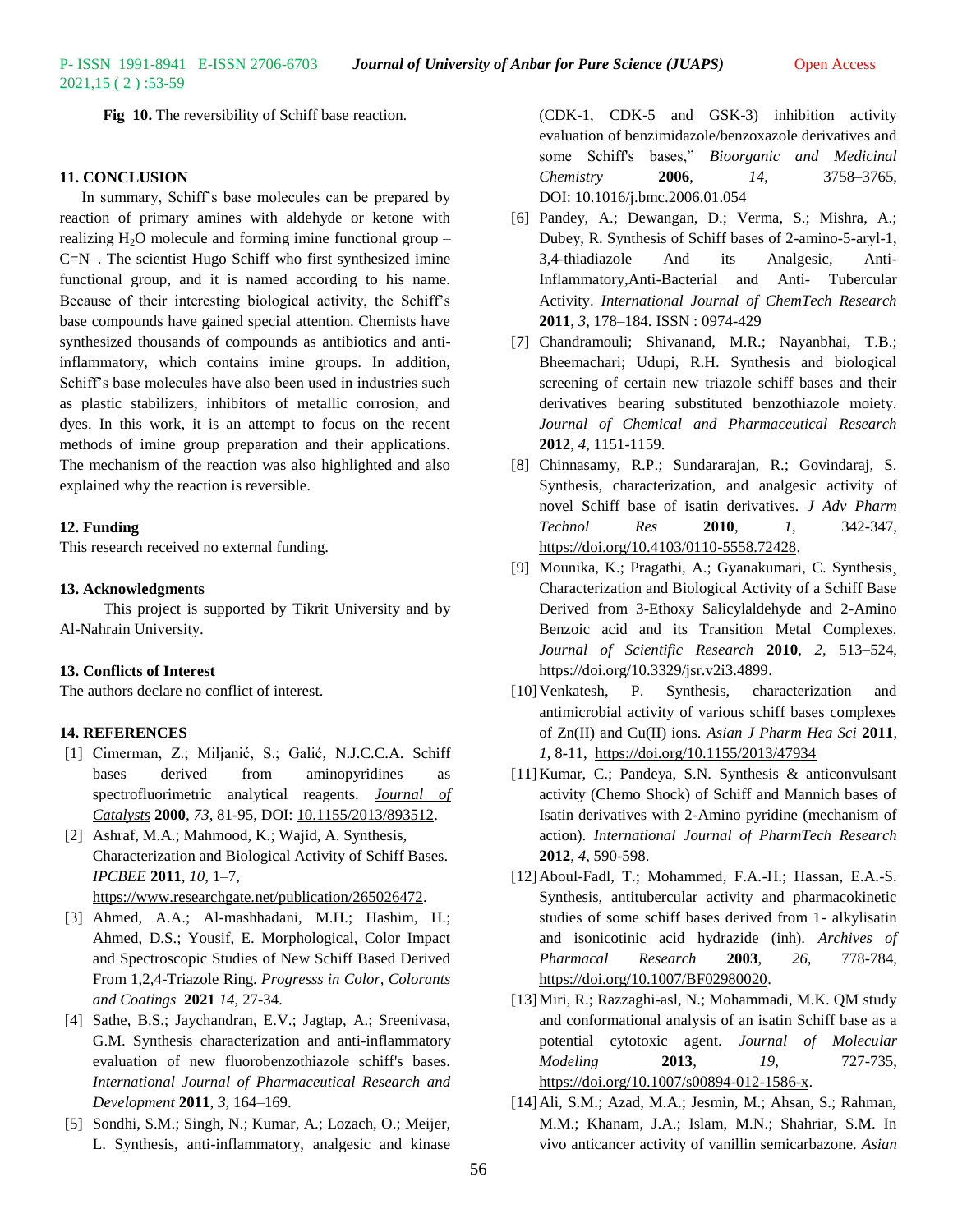*Pac J Trop Biomed* **2012**, *2*, 438-442, [https://doi.org/10.1016/s2221-1691\(12\)60072-0.](https://doi.org/10.1016/s2221-1691(12)60072-0)

[15]Wei, D.; Li, N.; Lu, G.; Yao, K. Synthesis, catalytic and biological activity of novel dinuclear copper complex with Schiff base. *Science in China Series B* **2006**, *49*, 225-229, [https://doi.org/10.1007/s11426-006-0225-8.](https://doi.org/10.1007/s11426-006-0225-8)

2021,15 ( 2 ) :53-59

[16]Avaji, P.G.; Vinod Kumar, C.H.; Patil, S.A.; Shivananda, K.N.; Nagaraju, C. Synthesis, spectral characterization, in-vitro microbiological evaluation and cytotoxic activities of novel macrocyclic bis hydrazone. *European Journal of Medicinal Chemistry* **2009**, *44*, 3552-3559,

[https://doi.org/10.1016/j.ejmech.2009.03.032.](https://doi.org/10.1016/j.ejmech.2009.03.032)

- [17]Venugopala, K.; Jayashree, B. Synthesis and characterization of carboxamides of 2'-amino-4'-(6 bromo-3-coumarinyl) thiazole for their analgesic and anti-inflammatory activity. *Asian Journal of Chemistry*  **2003**, *12*, 307-310.
- [18]Vashi, K.; Naik, H.B. Synthesis of Novel Schiff Base and Azetidinone Derivatives and their Antibacterial Activity. *E-Journal of Chemistry* **2004**, *1*, [https://doi.org/10.1155/2004/158924.](https://doi.org/10.1155/2004/158924)
- [19]Ahmed, N.; S. Ahmed, D.; Mohammed, H.; Almashhadani, M.; Hussain, Z.; Salam, C.; Mohammed, A.; Rahimi, M.; Yusop, R.; Yousif, E. Inhibition of Corrosion: Mechanisms and Classifications an Overview. *Al-Qadisiyah Journal Of Pure Science* **2020**, *25*, 1-9, [https://doi.org/10.29350/qjps.2020.25.2.1072.](https://doi.org/10.29350/qjps.2020.25.2.1072)
- [20]Li, S.; Chen, S.; Lei, S.; Ma, H.; Yu, R.; Liu, D.J.C.S. Investigation on some Schiff bases as HCl corrosioninhibitors for copper. **1999**, *41*, 1273-1287. DOI: [10.5402/2012/842836](http://dx.doi.org/10.5402/2012/842836) Sep 17, 2014
- [21]Moffett, R.B.; Hoehn, W.M.J.J.o.T.A.C.S. Analgesics. II. 1 The Grignard Reaction with Schiff Bases2. **1947**, *69*, 1792-1794, [https://doi.org/10.1021/ja01199a061.](https://doi.org/10.1021/ja01199a061)
- [22]Patai, E.S. *The chemistry of carbon-nitrogen double bond*. John Wiley and Sons, New York, 1970; pp.61- 146.
- [23] Jarrahpour, A.A.; Zarei; M. Synthesis of  $2-(\frac{14-(4-\frac{1}{1(E)}-1)}{2})$ 1-(2-hydroxy-3-methoxyphenyl)methylidene amino}phenoxy)phenyl imino}methyl)- 6 -methoxy phenol. *Molbank* **2010**, *M352*. **<https://doi.org/10.3390/molecules15106850>**
- [24]Kumar, S. Synthesis and antimicrobial study of some Schiff bases of sulfonamides. *Journal of Current Pharmaceutical Research* **2010**, *01*, 39-42.
- [25]Havaldar, F.H.; Mishra, S.K.J.J.I.J.O.H.C. Synthesis of biologically active 1-(3'-bromo-4'-methoxybenzoyl)-4 formyl-3-(substituted phenyl) pyrazoles. *Bioorganic & Medicinal Chem.* **2003**, *13*, 165-166, https://doi.org/10.1016/s0968-0896(97)00111-9.
- [26]Patil, S.; Jadhav, S.; Deshmukh, M.; Patil, U. Natural Acid Catalyzed Synthesis of Schiff under Solvent-Free Condition: As a Green Approach. *International Journal of Organic Chemistry* **2012**, *02*, 166-171, [https://doi.org/10.4236/ijoc.2012.22025.](https://doi.org/10.4236/ijoc.2012.22025)
- [27] Bendale, A.; Bhatt, R.; Nagar, D.; Narkhede, S.; Jadhav, A.; Vidyasagar, G. Schiff base synthesis by unconventional route: An innovative green approach. *Der Pharma Chemica* **2011**, *3*, 34-38.
- [28]Kuehne, M.E. The applications of enamines to a new synthesis of b-ketonitriles*. J. Am.Chem. Soc.* **1959**, *81*. (b) Westheimer, F.; Taguchi, K.J.T.J.O.O.C. Catalysis by molecular sieves in the preparation of ketimines and enamines. **1971**, *36*, 1570-1572. https://doi.org/10.1021/ja01529a037
- [29]Zhu, J.; Chen, L.; Wu, H.; Yang, J.J.C.J.o.C. Highly Efficient Procedure for the Synthesis of Schiff Bases Using Hydrotalcite‐ like Materials as Catalyst. **2009**, *27*, 1868-1870. <https://doi.org/10.1155/2014/848543>
- [30]Abbaspour, A.; Esmaeilbeig, A.; Jarrahpour, A.; Khajeh, B.; Kia, R.J.T. Aluminium (III)-selective electrode based on a newly synthesized tetradentate Schiff base. *Talanta* **2002**, *58*, 397-403. DOI: [10.1016/s0039-9140\(02\)00290-](https://doi.org/10.1016/s0039-9140(02)00290-4) [4](https://doi.org/10.1016/s0039-9140(02)00290-4) PMID: 18968765
- [31]Mahajan, R.; Kaur, I.; Kumar, M.J.S.; Chemical, A.B. Silver ion-selective electrodes employing Schiff base ptert-butyl calix [4] arene derivatives as neutral carriers. *Sens. Actuators* **2003**, *91*, 26- 31. http://dx.doi.org/**[10.1016/S0925-4005\(03\)00062-5](http://doi.org/10.1016/S0925-4005(03)00062-5)**
- [32]Jain, A.; Gupta, V.; Ganeshpure, P.; Raisoni, J.J.A.c.a. Ni (II)-selective ion sensors of salen type Schiff base chelates. **2005**, *553*, 177-184. doi: 10.1016/j.aca.2008.06.054. Epub 2008 Jul 9.
- [33]Gupta, V.K.; Singh, A.K.; Mehtab, S.; Gupta, B.J.A.c.a. A cobalt (II)-selective PVC membrane based on a Schiff base complex of N, N′-bis (salicylidene)-3, 4 diaminotoluene. **2006**, *566*, 5-10. DO[I10.1016/j.aca.2006.02.038](http://dx.doi.org/10.1016%2Fj.aca.2006.02.038)
- [34]Li, S.; Chen, S.; Lei, S.; Ma, H.; Yu, R.; Liu, D.J.C.S. Investigation on some Schiff bases as HCl corrosioninhibitors for copper. **1999**, *41*, 1273-1287. DOI: [10.5402/2012/842836](http://dx.doi.org/10.5402/2012/842836) Sep 17, 2014
- [35]Agata, B. Synthesis, thermal behavior and some properties of CuII complexes with N,O-donor Schiff bases. *J Therm Anal Calorim* **2018**, *131*, 1221–36.
- [36]Al-Zaidi, BH.; Ahmed, HI.; Ali, NN. Preparation, characterization and biological activity of new tridentate imine-oxime ligand (H2L) and its metal complexes. *Asian J Chem.* **2018**, 30,1157–64, DOI: 10.7324/JAPS.2019.90406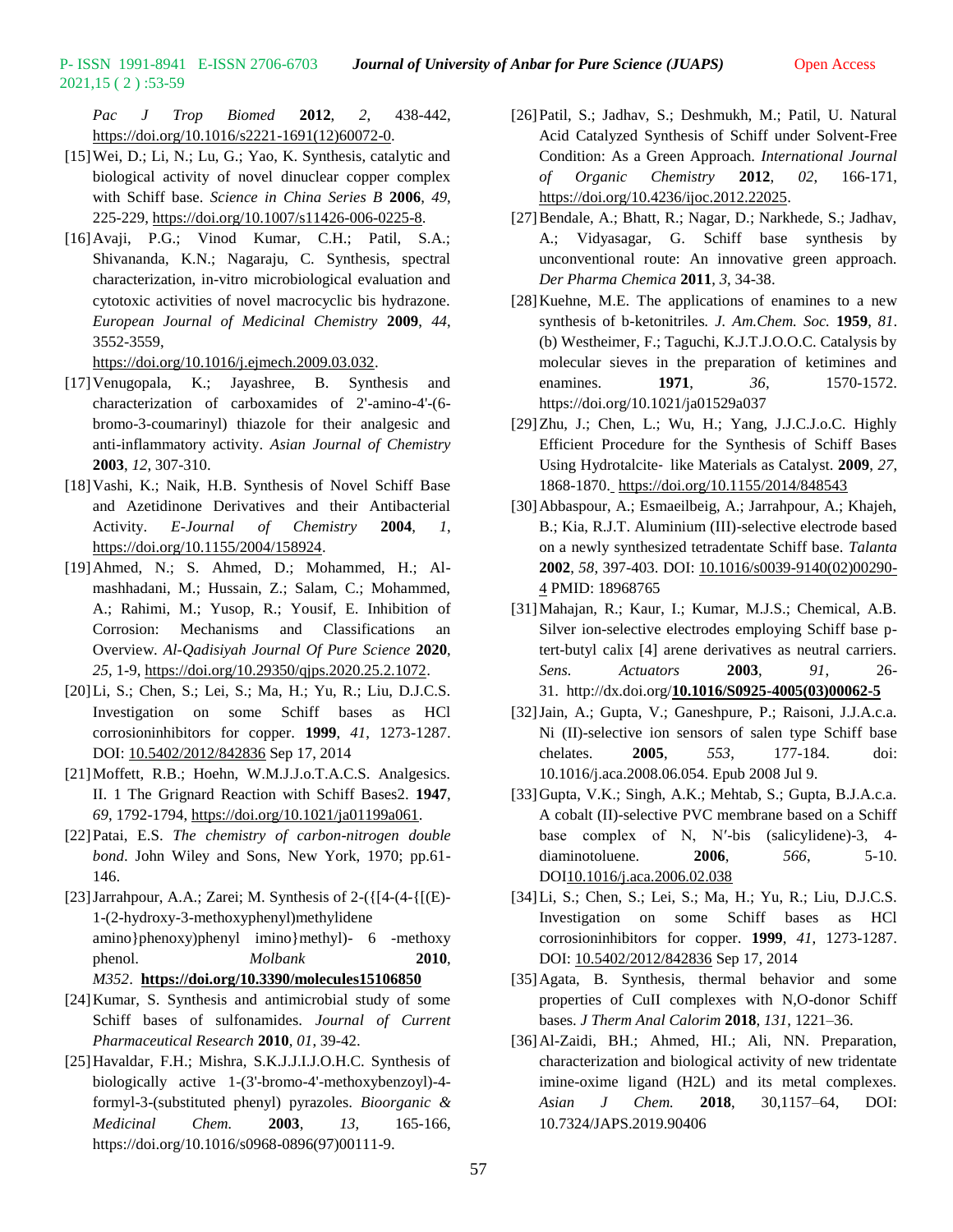2021,15 ( 2 ) :53-59

- [37]AV. Synthesis, characterization antimicrobial and antioxidant activities of 2,4-dihydroxybenzaldehyde-4 phenyl-3- thiosemicarbazone (DHBPTSC) and its Pd(II), Ni(II)dppm mixed ligand and Cu(II) complex having heterocyclic bases. *J Appl Pharm Sci*, **2018**, *8*, 071-8. DOI: 10.7324/JAPS.2018.8410
- [38]Peng-Peng, L.; Li Z, Ji-Xing, Z.; Zhao-Bin, Z. Crystal structure of  $(E)-1-(4-(((E)-4-(\text{diet}hylamino)-2-\text{diet}hylamino))$ hydroxybenzylidene)amino)phenyl) ethan-1-oneoxime, C19H23N3O2. *Z Kristallogr NCS*, **2018**, 233, 13–5. DOI: <https://doi.org/10.1515/ncrs-2017-0071> Published online:15 Nov 2017
- [39]Senbagam, R.; Vijayakumar, R.; Rajarajan, M.; Balaji, S.; Manikandan, V.; Vanangamudi, G.; Thirunarayanan, G. Synthesis, assessment of substituent effect and antimicrobial activities of (4E)-4-(benzylideneamino)- 1,2- dihydro-2,3-dimethyl- 1-phenylpyrazol-5-one compounds. *Karbala Int J Mod Sci* **2016**, 2, 56–62. DOI: 10.1016/j.kijoms.2016.01.004
- [40]Swati, B.; Uma, V. A new approach for extraction of heavy metal ion from industrial effluents by silver nanoparticles coated with N-(2- Hydroxybenzylidene)-2- Amino pyridine Schiff B. *Asian J Sci Technol* **2017**, *6*, 15945–55. DOI: 10.7324/JAPS.2019.90406
- [41]Ratiram, GC.; Parvej, A.; Nilesh, VG.; Jay, AT.; Harjeet, DJ. Thermal decomposition kinetics of some transition metal coordination polymers of fumaroyl bis (paramethoxyphenylcarbamide) using DTG/DTA techniques. *Arab J Chem* **2019**, *12*, 1070-1082. <https://doi.org/10.1016/j.arabjc.2016.03.008>
- [42]Ommenya, F.; Nyawade, F.K.; Andala, E.A; Kinyua, J.; Synthesis, Characterization and Antibacterial Activity of Schiff Base,  $4$ -Chloro-2- $\{ (E)$ - $[(4-$ Fluorophenyl)imino]methyl}phenol Metal (II)

Complexes. *J. of Chem.* **2020**, *2020*, Article ID 1745236, 8, https://doi.org/10.1155/2020/1745236

- [43]Hui, Y.; Wei, Z.; Qing, Y.; Fu-Ping, H.; He-Dong, B.; Hong, L. Ni(II) complexes with Schiff base ligands: preparation, characterization, DNA/ protein interaction and cytotoxicity studies. *Molecules* **2017**, *22*, 1772, doi: [10.3390/molecules22101772.](https://dx.doi.org/10.3390%2Fmolecules22101772)
- [44]Hao-Ran, J.; Jing, L.; Yin-Xia, S.; Jian-Qiang, G.; Bin. Y.; Na, W.; Li, X. Two supramolecular cobalt(II) complexes: syntheses, crystal structures, spectroscopic behaviors, and counter anion effects. *Crystals*, **2017**, *7*, 1–15. DOI: 10.3390/cryst7080247.
- [45]Franz, AM.; Roland, CF.; Mark, S.; Andres, RA.; Diana, HT.; Salah, SM. Metal(II) complexes of compartmental poly nuclear Schiff bases containing phenolate and alkoxy groups. *Crystals*, **2016**, *6*, 1–17. https://doi.org/10.3390/cryst6080091
- [46]Erdal, C.; Ayşe, A.; Hakan, Ş.; Mehmet, K. Some transition metal complexes of NO type Schiff base: preparation and characterization. *Sci J (CSJ)* **2016**, *37*, 65–73. DOI: 10.7324/JAPS.2019.90406.
- [47]Kailas, K.H.; Sheeta, J. P.; Anita, P.P; Apoorva, H.P; Four synthesis methods of Schiff base ligands and preparation "of their metal complex with Ir and antimicrobial investigation, *World Journal of Pharmacy and Pharmaceutical Sciences* **2016**, *5*, 1055–1063, DOI: [10.2323/jgam.51.133](https://doi.org/10.2323/jgam.51.133)
- [48]Juan, A.; Yaricruz, P.; Alina, B.; Juan, C**.** Synthesis, Characterization and Antibacterial Activity of a Tridentate Schiff Base Derived from Cephalexin and 1,6- Hexanediamine and its Transition Metal Complexes. *Med chem.* **2016**, *6*, 467-473. http://dx.doi.org/10.4172/2161-0444.1000385